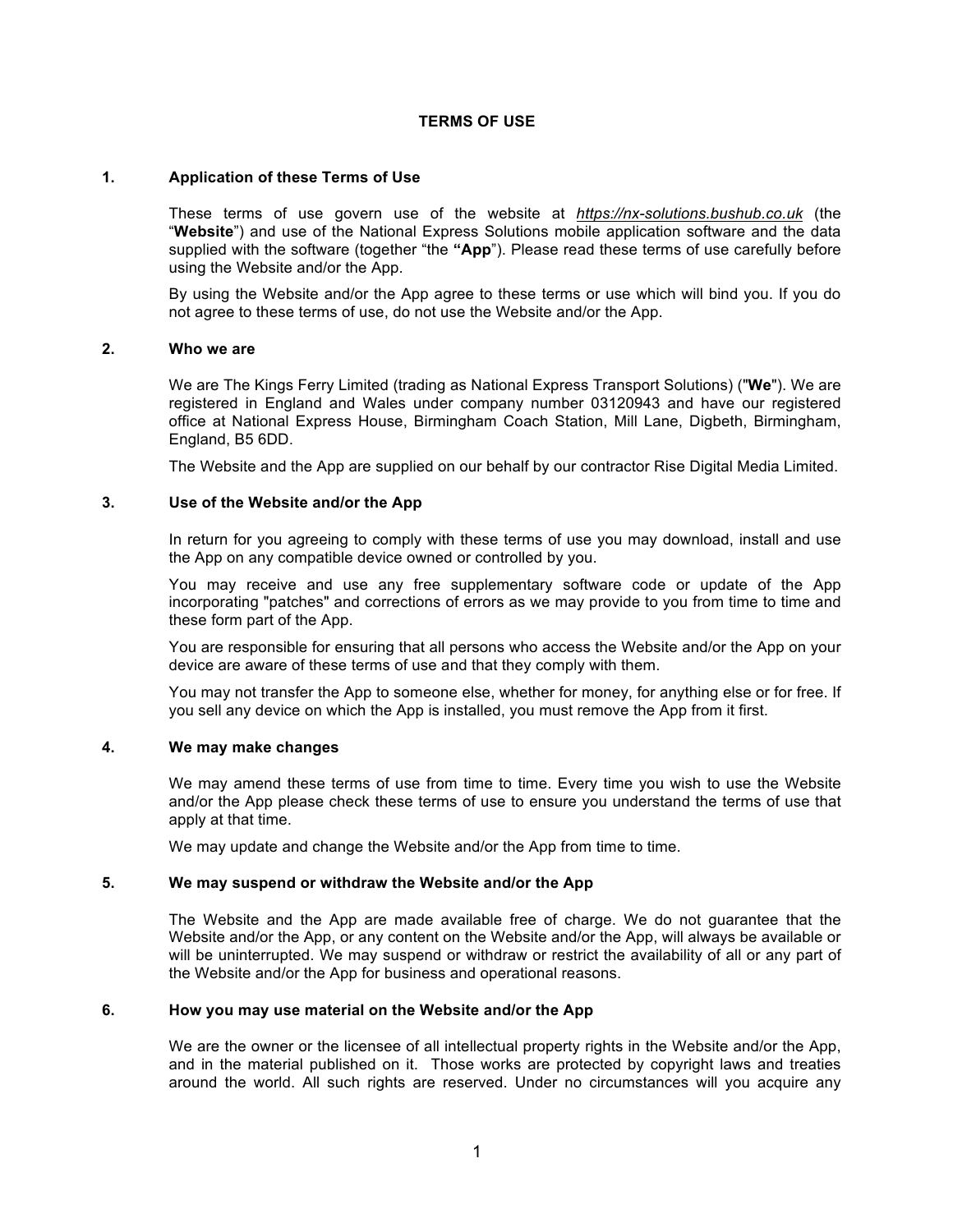ownership rights or other interest in any content by or through your use of the Website and/or the App. You have no right to have access to the Website and/or the App in source code form.

No part of the Website and/or the App can be reproduced in any form whatsoever whether electronically or otherwise without our prior written consent other than temporarily in the course of using the Website and/or the App.

You must not use any part of the content on the Website and/or the App for commercial purposes without obtaining a licence to do so from us or our licensors.

### **7. Username and Password**

When you register to use the Website and/or the App you may be required to set a username and password. You must treat such information as confidential. You must not disclose it to any third party.

You are responsible for maintaining the confidentiality of your username and password and for any and all activities or actions that occur when the Website and/or the App are accessed using your username and password.

We have the right to disable any user identification code or password, whether chosen by you or allocated by us, at any time, if in our opinion you have failed to comply with any of the provisions of these terms of use.

You must promptly notify us if you know or suspect that anyone other than you knows your username or password or if the device on which the App is installed is lost, stolen or otherwise is no longer in your control.

# **8. Prohibited uses**

You may use the Website and/or the App only for lawful purposes. You may not use the Website or the App to knowingly transmit any data, send or upload any material that contains viruses, Trojan horses, worms, time-bombs, keystroke loggers, spyware, adware or any other harmful programs or similar computer code designed to adversely affect the operation of any computer software or hardware.

#### You agree:

- not to reproduce, duplicate, copy or re-sell any part of the Website and/or the App in contravention of these terms of use;
- not to access without authority, interfere with, damage or disrupt any part of the Website and/or the App, any equipment or network on which the Website and/or the App is stored, any software used in the provision of the Website and/or the App, or any equipment or network or software owned or used by us or any third party;
- not to attack the Website and/or the App via a denial-of-service attack or a distributed denial-of service attack;
- not to translate, merge, adapt, vary, alter or modify, the whole or any part of the Website and/or the App nor permit the Website and/or the App or any part of it to be combined with, or become incorporated in, any other programs;
- not to disassemble, de-compile, reverse engineer or create derivative works based on the whole or any part of the Website and/or the App nor attempt to do any such things, except to the extent that such actions cannot be prohibited under applicable law;
- not to infringe our intellectual property rights or those of our licensors or those of any other third party in relation to your use of the Website and/or the App;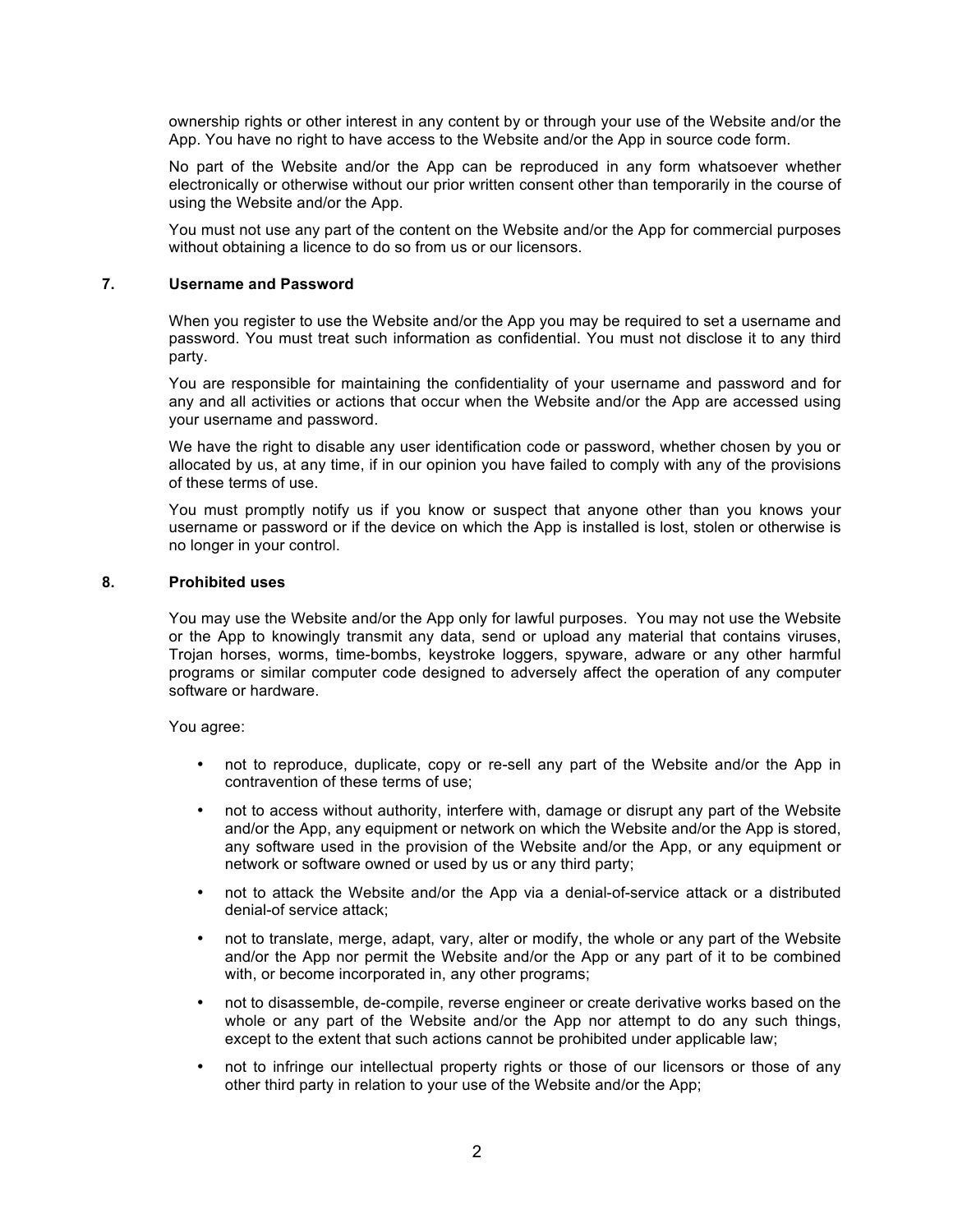- not to use the Website and/or the App in a way that could damage, disable, overburden, impair or compromise our systems or security or interfere with other users;
- not to collect or harvest any information or data from the Website and/or the App or our systems.

If you breach any of the provisions in these terms of use your right to use the Website and the App will cease immediately and we may take such other action as we deem appropriate including (without limitation) bringing legal proceedings against you and disclosing such information to law enforcement authorities as we feel appropriate.

### **9. Information on the Website and/or the App**

Although we make reasonable efforts to update the information on the Website and the App, we make no representations, warranties or guarantees, whether express or implied, that the content on the Website and/or the App is accurate, complete or up to date.

### **10. We are not responsible for third party websites we link to**

Where the Website and/or the App contains links to websites and other resources provided by third parties, these links are provided for your information only. Such links should not be interpreted as approval by us of those linked websites or information you may obtain from them.

We have no control over the contents of those third party websites or resources.

# **11. Rules around linking to the Website and/or the App**

The Website and/or the App must not be framed on any other website, nor may you create a link to any part of the Website and/or App.

# **12. Our responsibility for loss or damage suffered by you**

We do not exclude or limit in any way our liability to you where it would be unlawful to do so. This includes liability for death or personal injury caused by our negligence or the negligence of our employees, agents or subcontractors and for fraud or fraudulent misrepresentation.

Subject to the paragraph immediately above, we exclude all implied conditions, warranties, representations or other terms that may apply to the Website and/or the App or any content on the Website and/or the App.

Please note that we only provide the Website and the App for domestic and private use. You agree that you will not use the Website and/or the App for any other purposes including (without limitation) for any commercial or business purposes , and we have no liability to you for (a) loss of profits, sales, business, or revenue; (b) business interruption; (c) loss of anticipated savings; or (d) loss of business opportunity, goodwill or reputation.

#### **13. We are not responsible for viruses**

We do not quarantee that the Website and/or the App will be secure or free from bugs or viruses.

You are responsible for configuring your information technology, computer programmes and platform to access the Website and/or the App. You should use your own virus protection software.